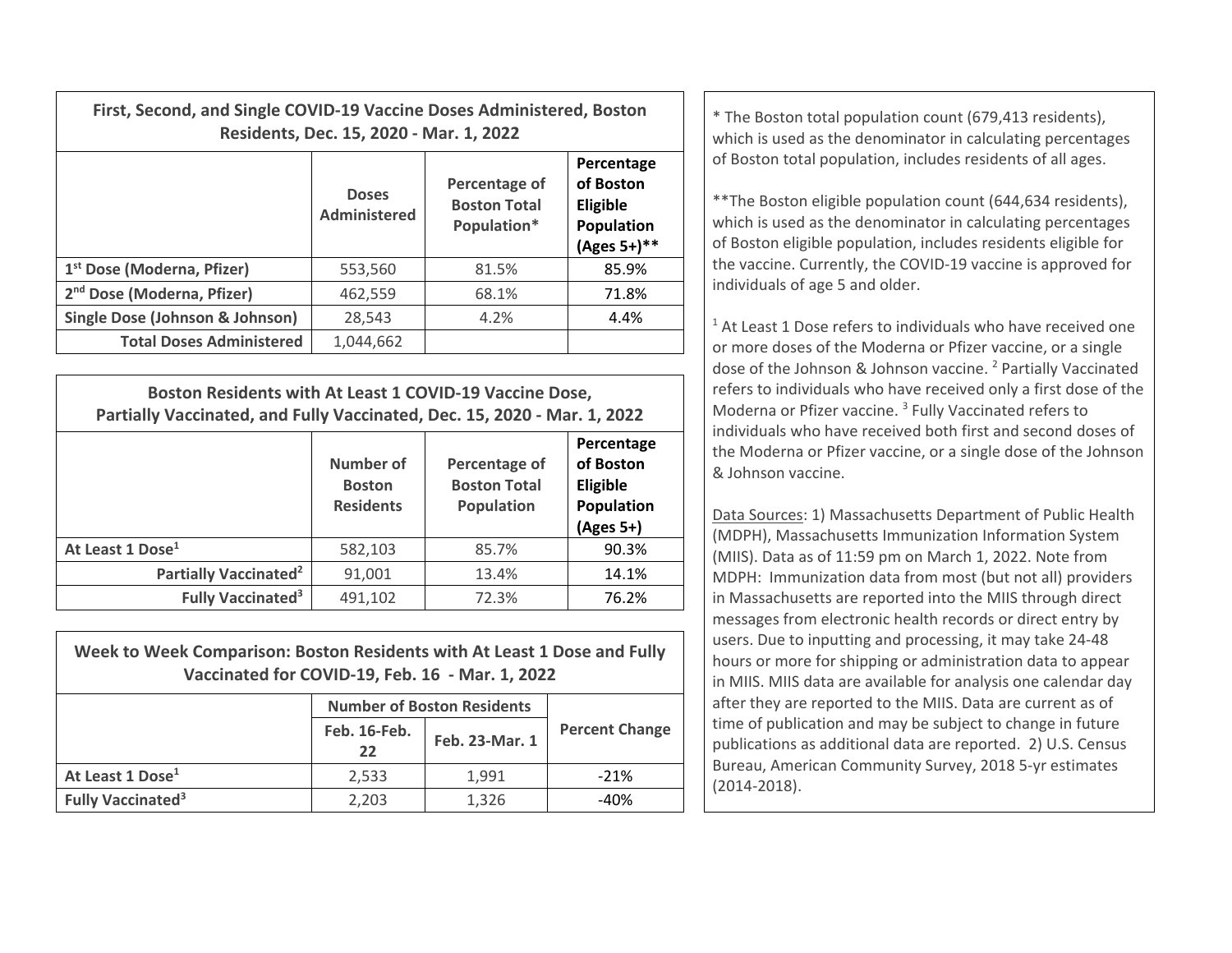

\* Total number of individuals receiving their initial dose in the 10‐week period.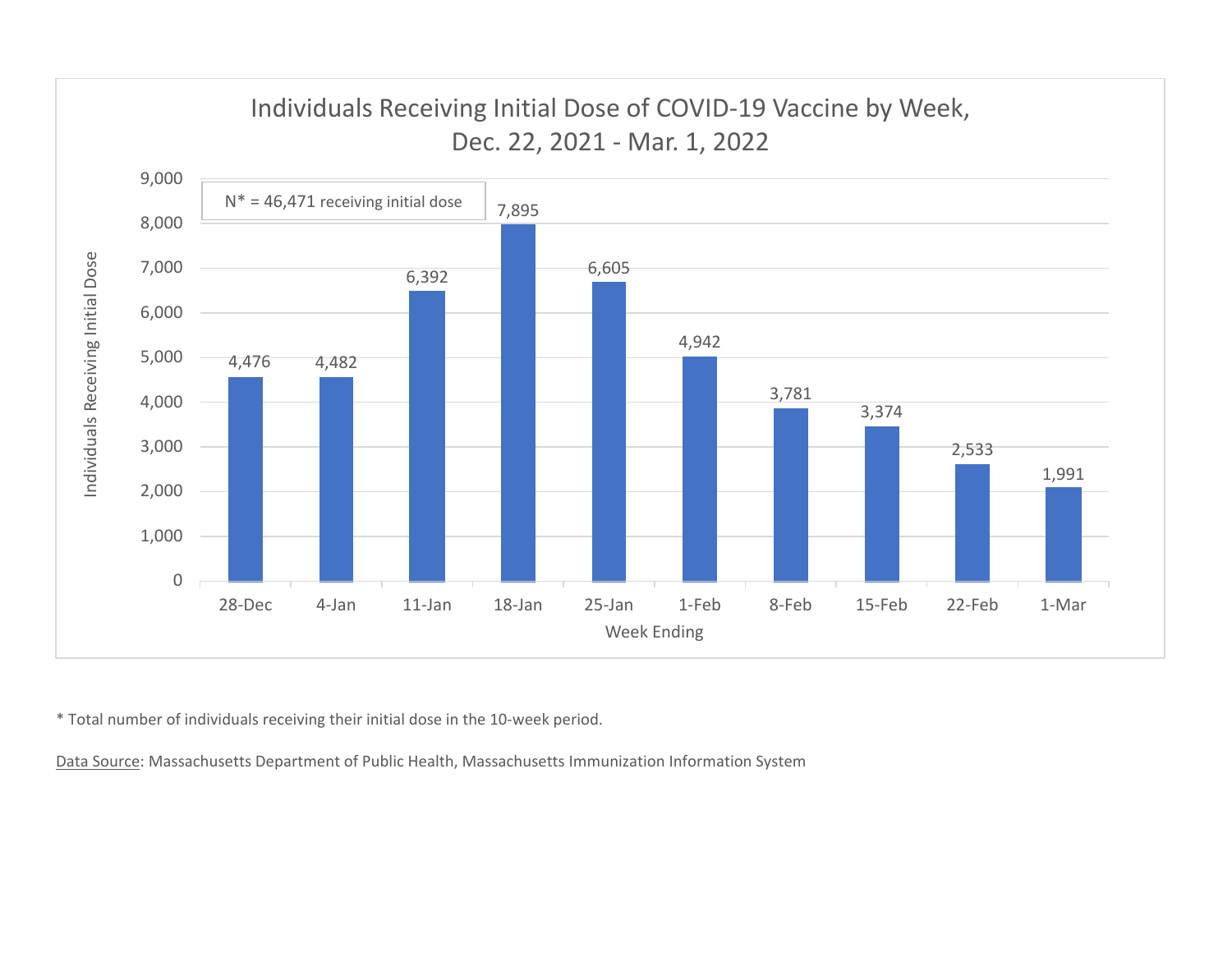

\* Total number of individuals receiving their final dose in the 10‐week period.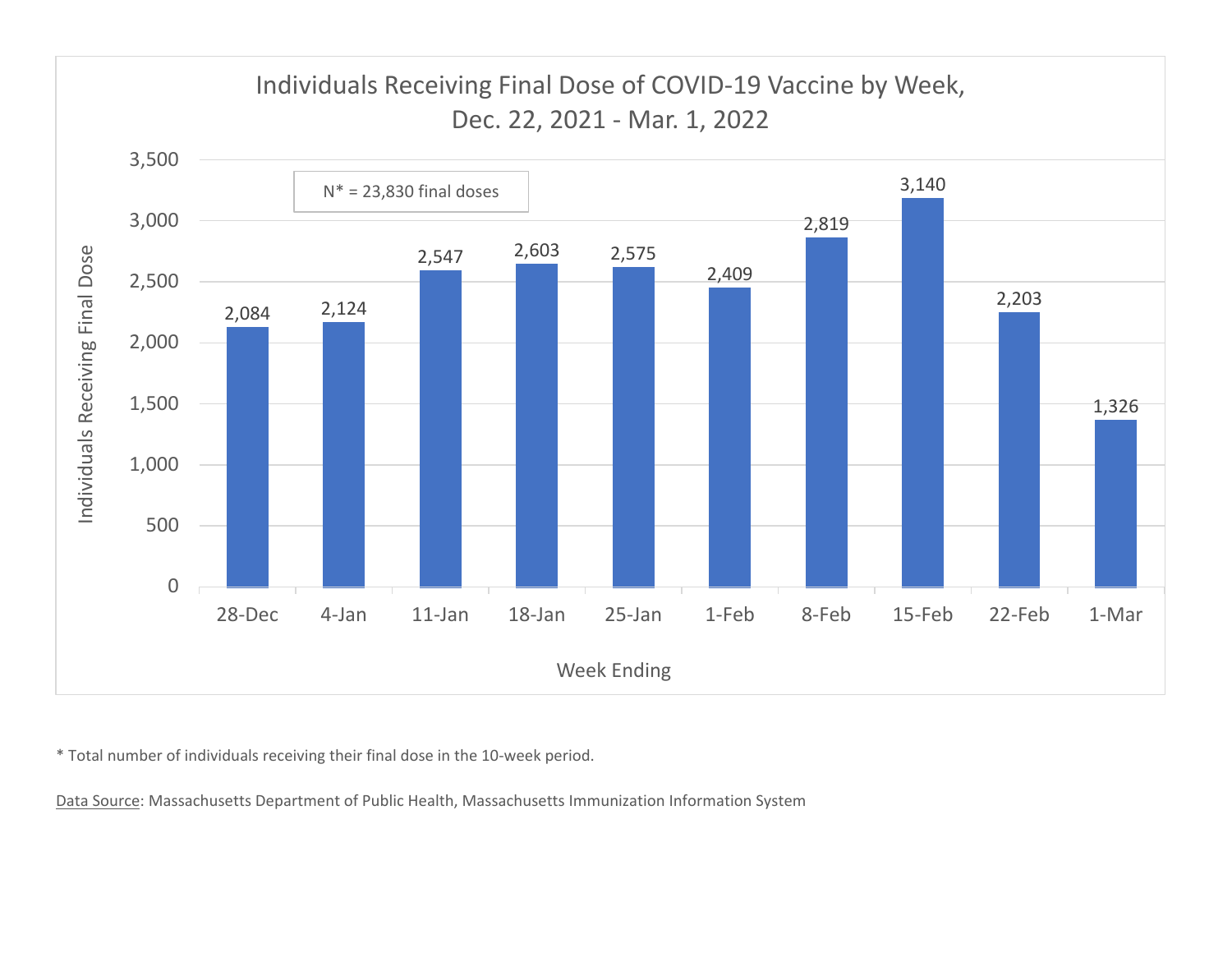

\* Varies from Total N of Individuals with At Least 1 Dose (582,103) due to missing age data for 9 individuals.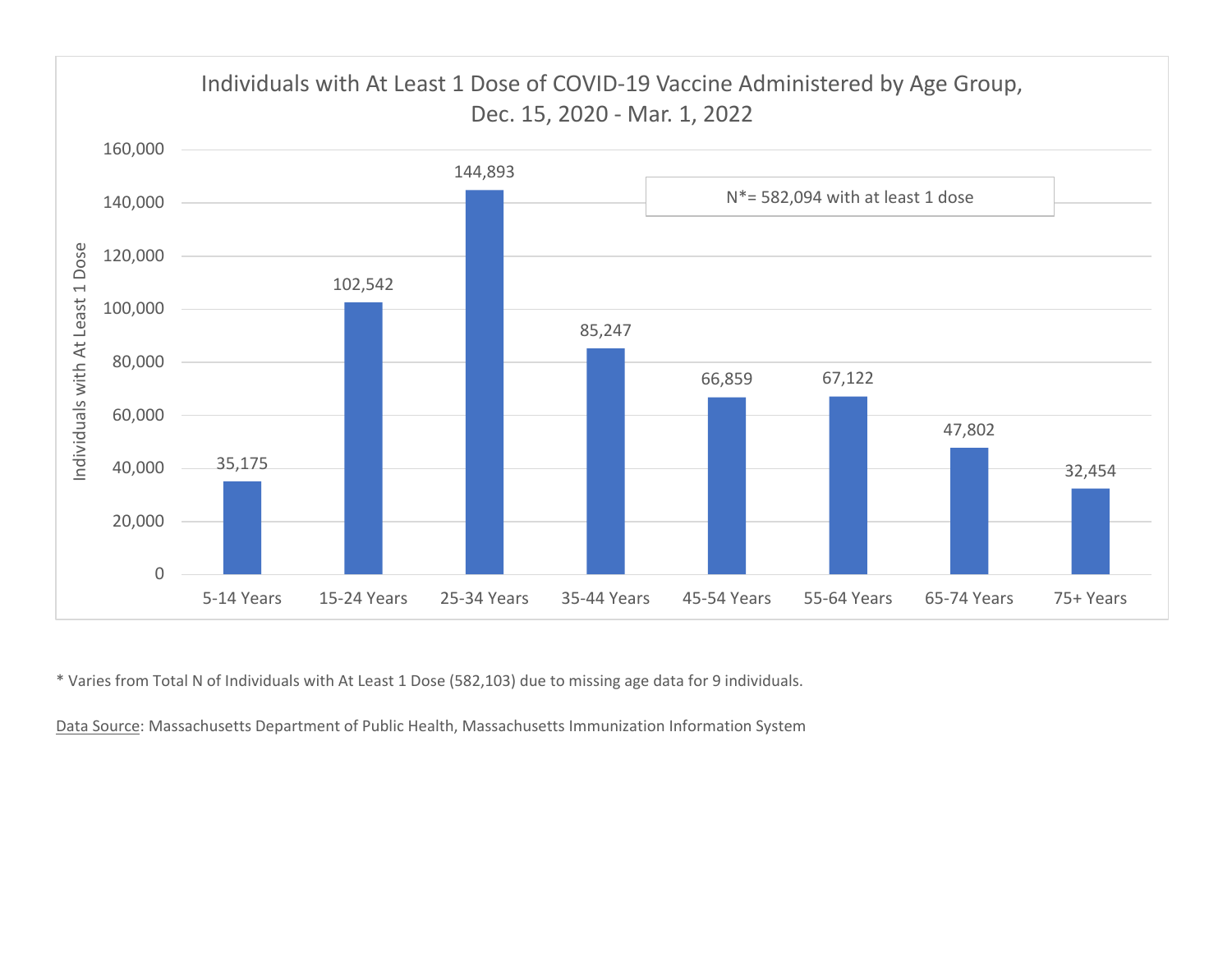

\* Varies from Total N of Individuals with At Least 1 Dose (582,103) due to missing age data for 9 individuals.

In accordance with CDC practices, BPHC has capped the percent of population coverage metrics at 99.9%. These metrics could be greater than 99.9% for multiple reasons, including census denominator data not including all individuals that currently reside in the county (e.g., part time residents) or potential data reporting errors. Estimates may change as new data are made available.

Percentage of overall Boston population with at least 1 dose <sup>=</sup> 85.7%.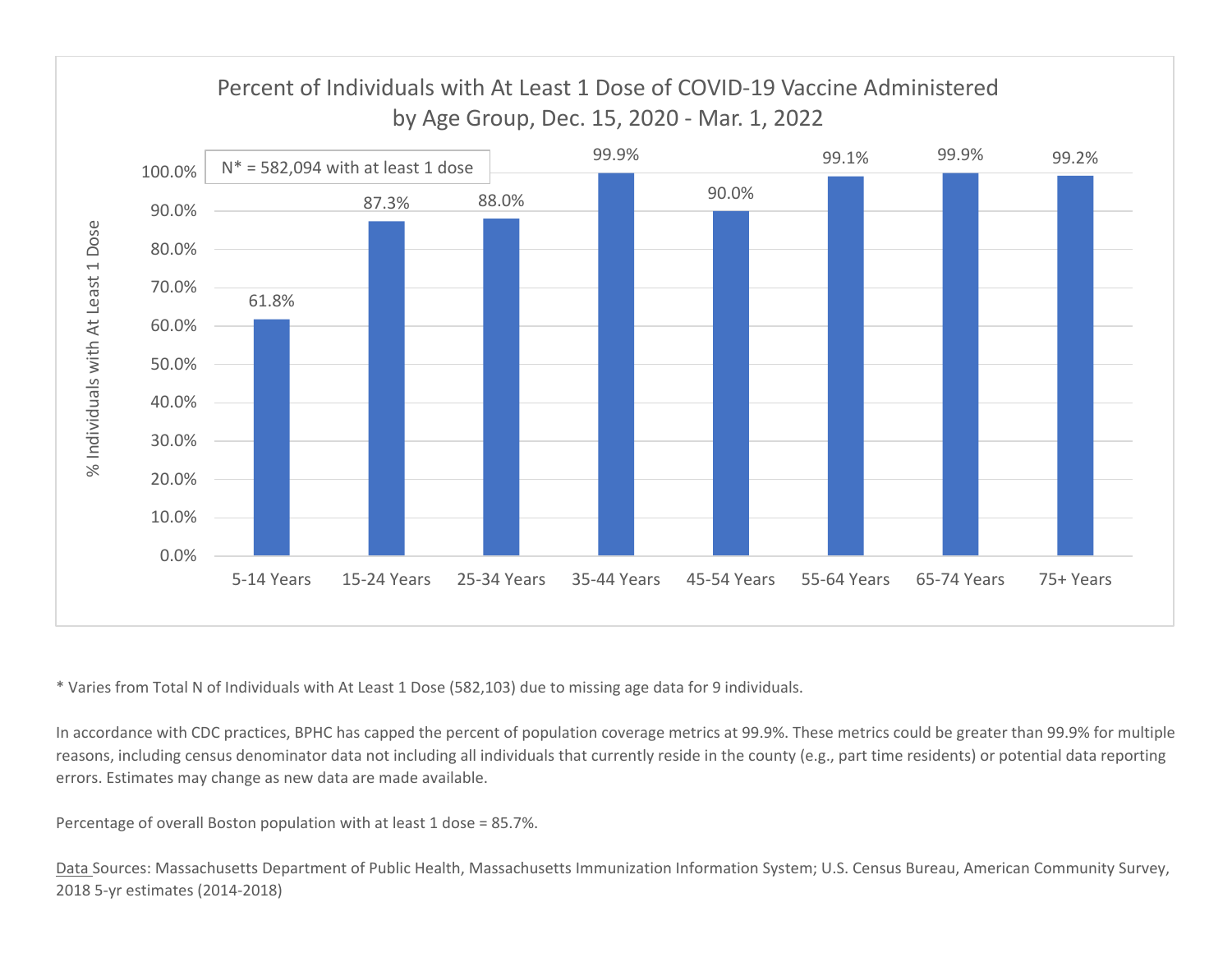

\* Varies from Total N of Fully Vaccinated Individuals (491,102) due to missing age data for 4 individuals.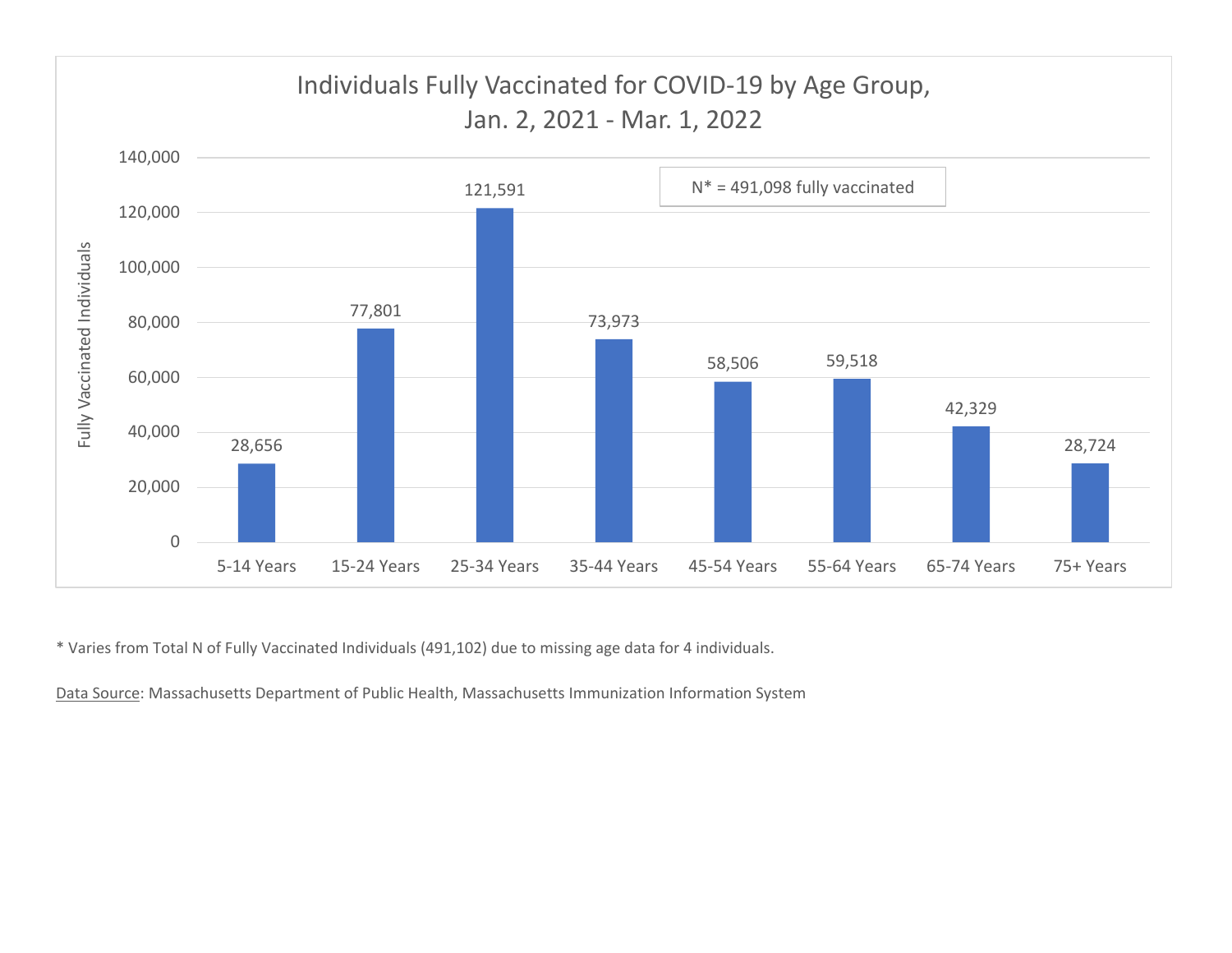

\* Varies from Total N of Fully Vaccinated Individuals (491,102) due to missing age data for 4 individuals.

Percentage of overall Boston population fully vaccinated <sup>=</sup> 72.3%.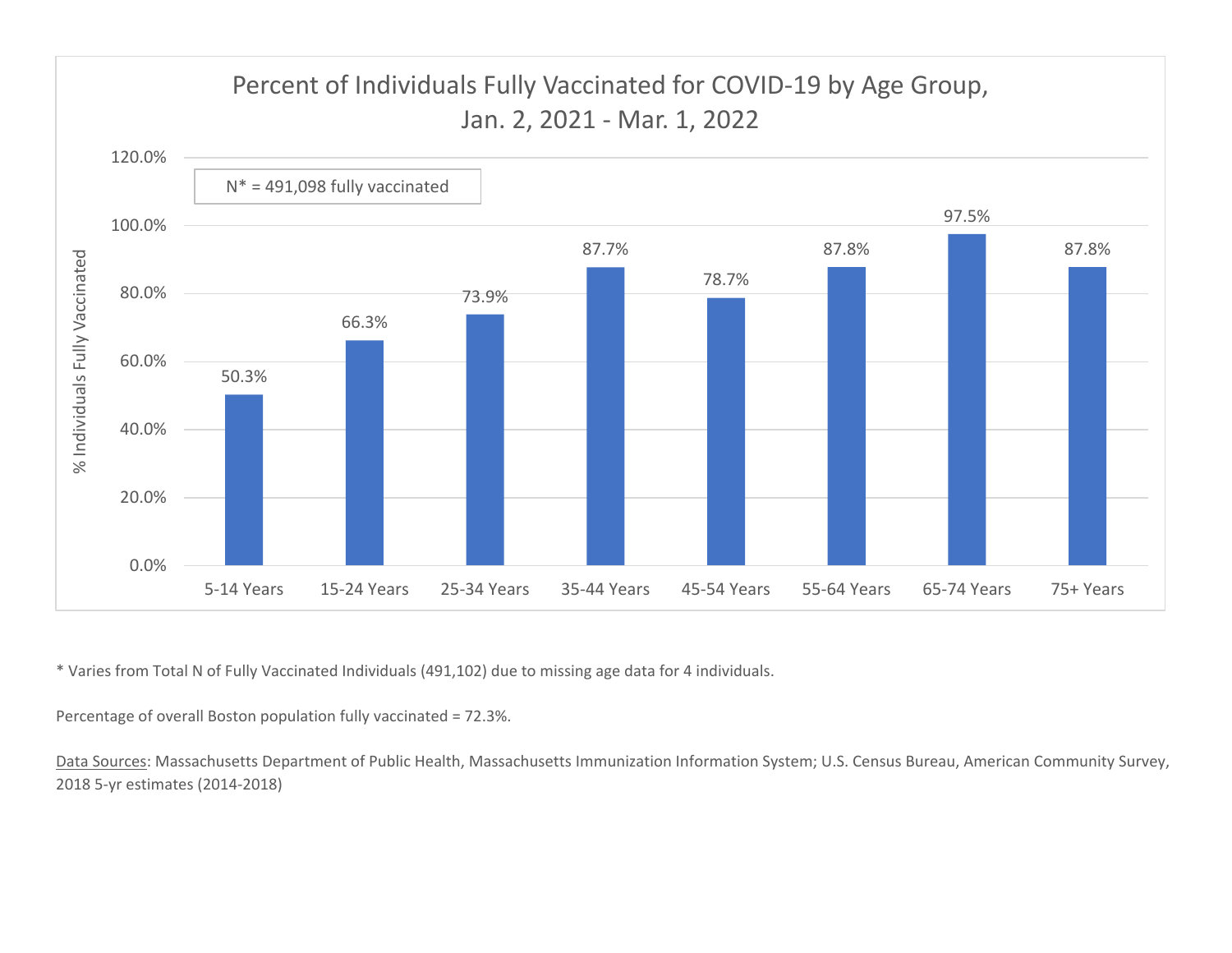

Asian/PI <sup>=</sup> Asian, Native Hawaiian, and Pacific Islander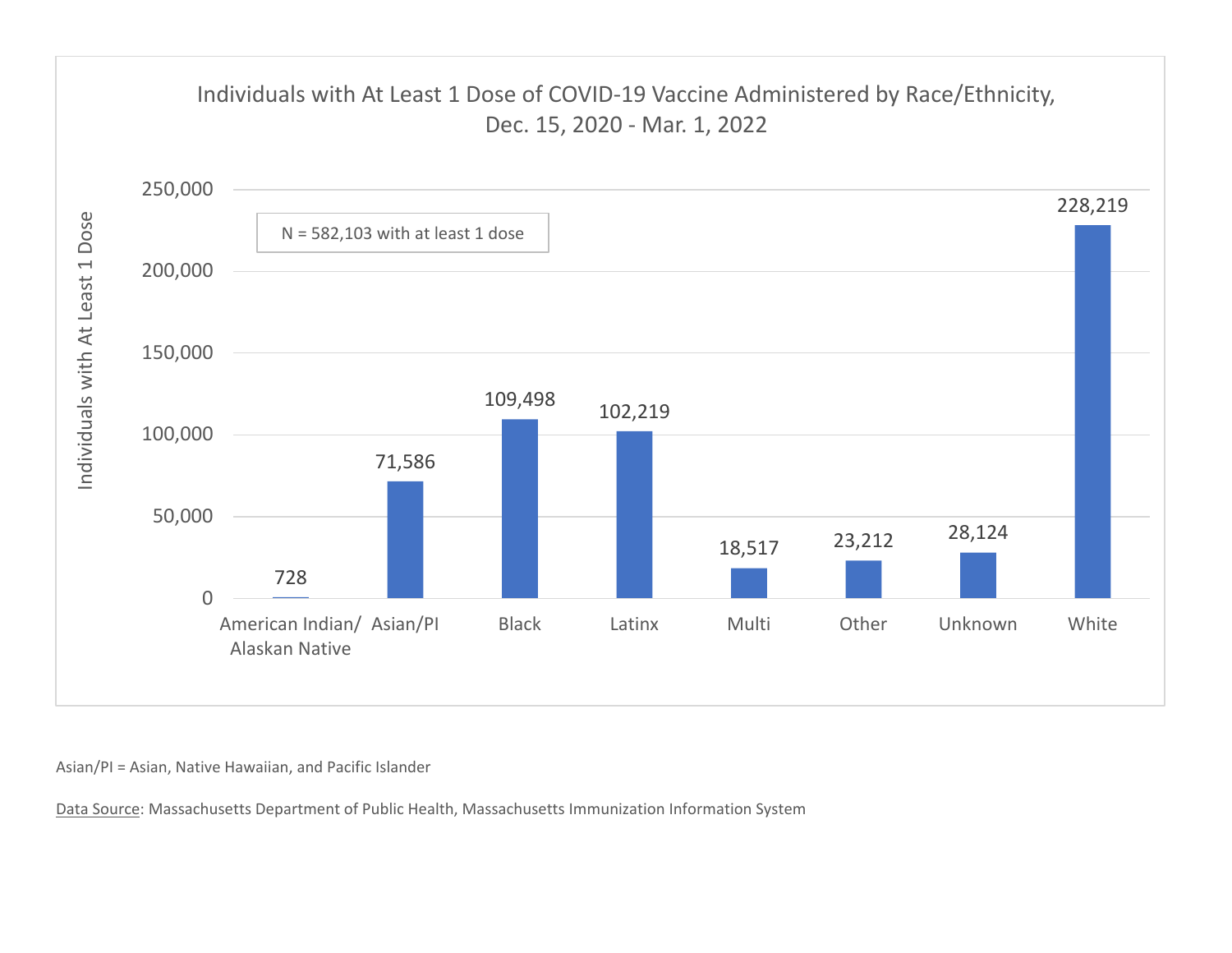

Asian/PI <sup>=</sup> Asian, Native Hawaiian, and Pacific Islander

\* Varies from Total N of Individuals with At Least 1 Dose (582,103) because data for residents who identify as Multiracial, Other, or Unknown are not included in this chart due to lack of comparable population data.

Percentage of overall Boston population with at least 1 dose <sup>=</sup> 85.7%.

In accordance with CDC practices, BPHC has capped the percent of population coverage metrics at 99.9%. These metrics could be greater than 99.9% for multiple reasons, including census denominator data not including all individuals that currently reside in the county (e.g., part time residents) or potential data reporting errors. Estimates may change as new data are made available.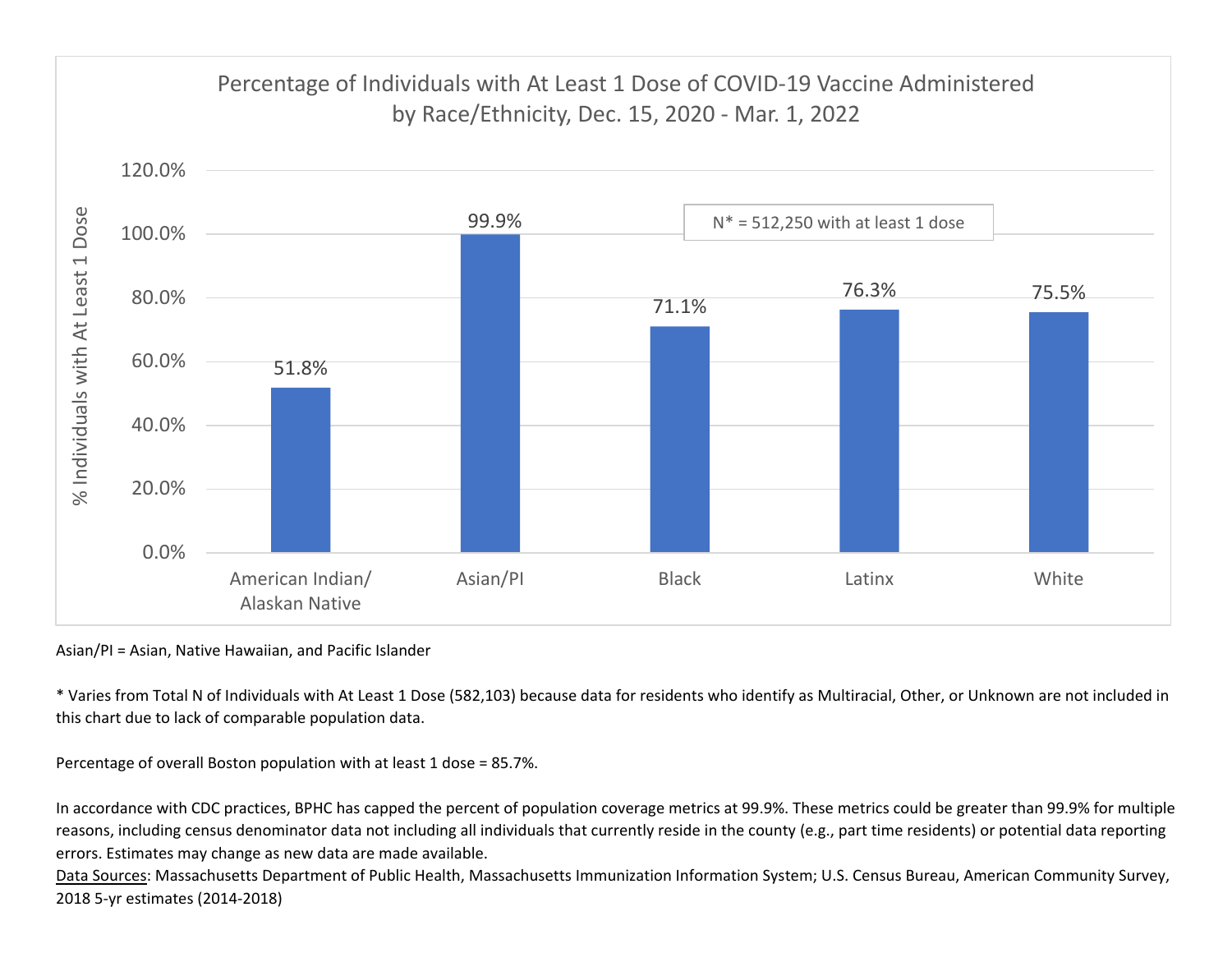

Asian/PI <sup>=</sup> Asian, Native Hawaiian, and Pacific Islander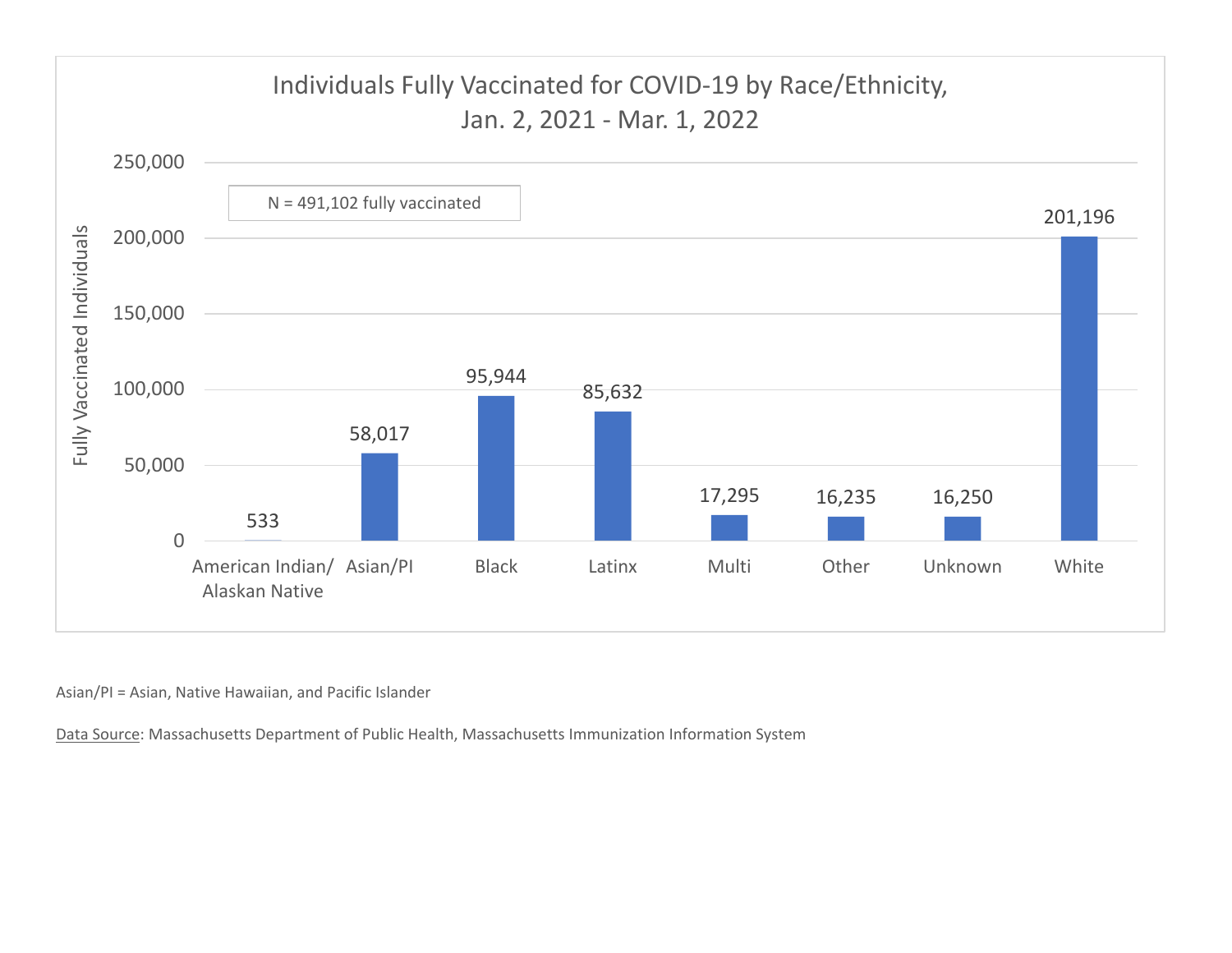

## Asian/PI <sup>=</sup> Asian, Native Hawaiian, and Pacific Islander

\* Varies from Total N of Fully Vaccinated Individuals (491,102) because data for residents who identify as Multiracial, Other, or Unknown are not included in this chart due to lack of comparable population data.

Percentage of overall Boston population fully vaccinated <sup>=</sup> 72.3%.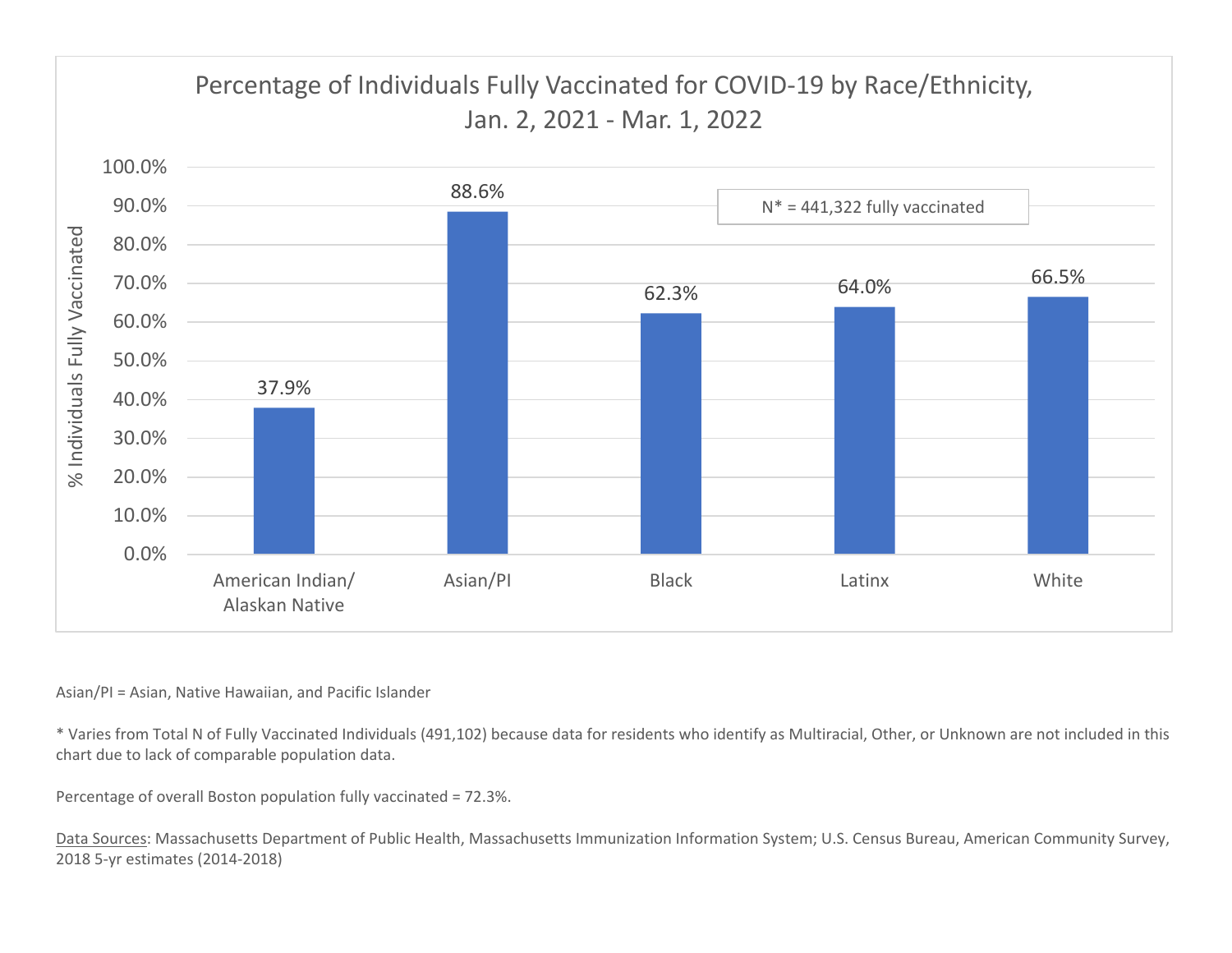

BB/BH/DT/NE/WE <sup>=</sup> Back Bay/Beacon Hill/Downtown/North End/West End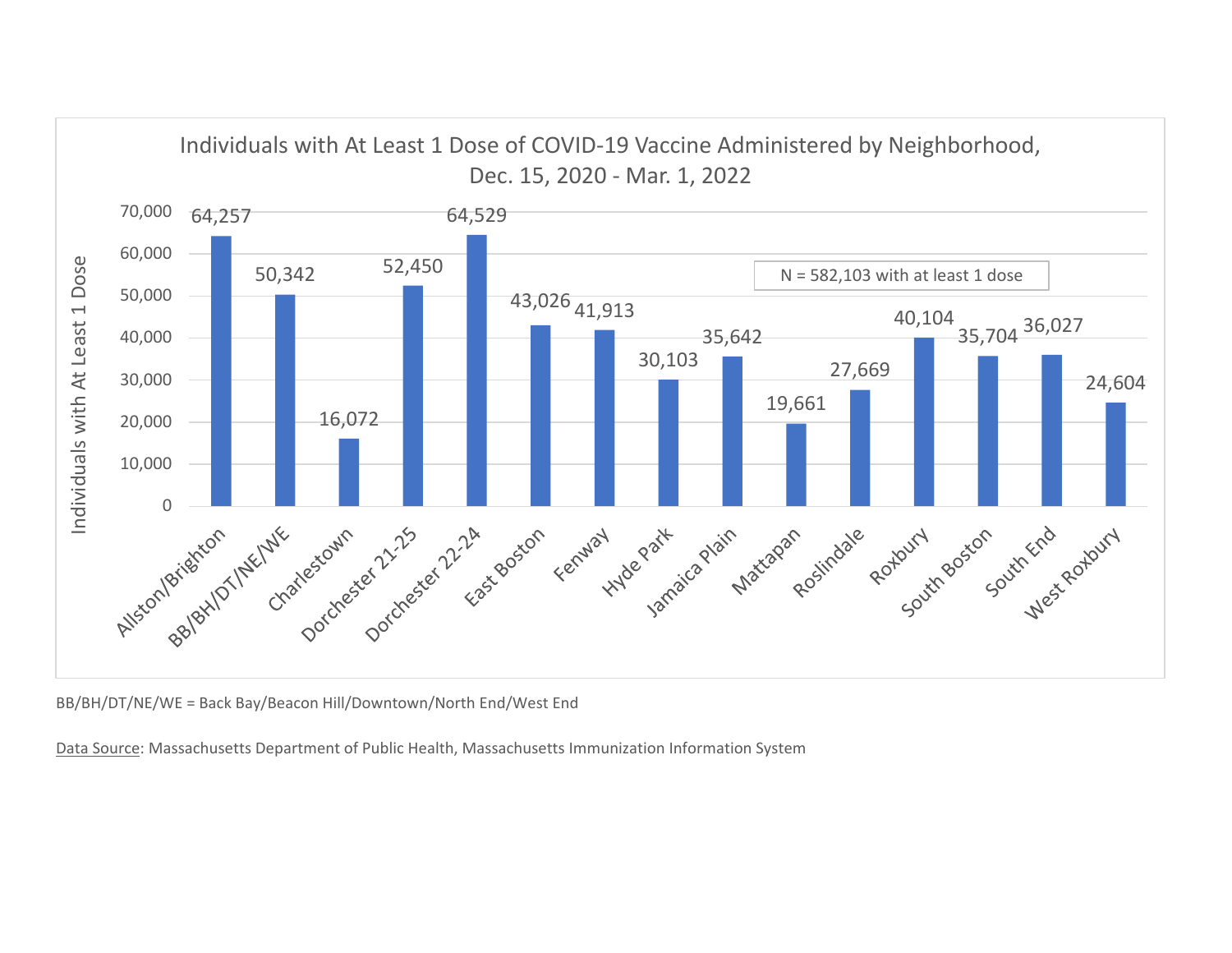

BB/BH/DT/NE/WE <sup>=</sup> Back Bay/Beacon Hill/Downtown/North End/West End

Percentage of overall Boston population with at least 1 dose <sup>=</sup> 85.7%.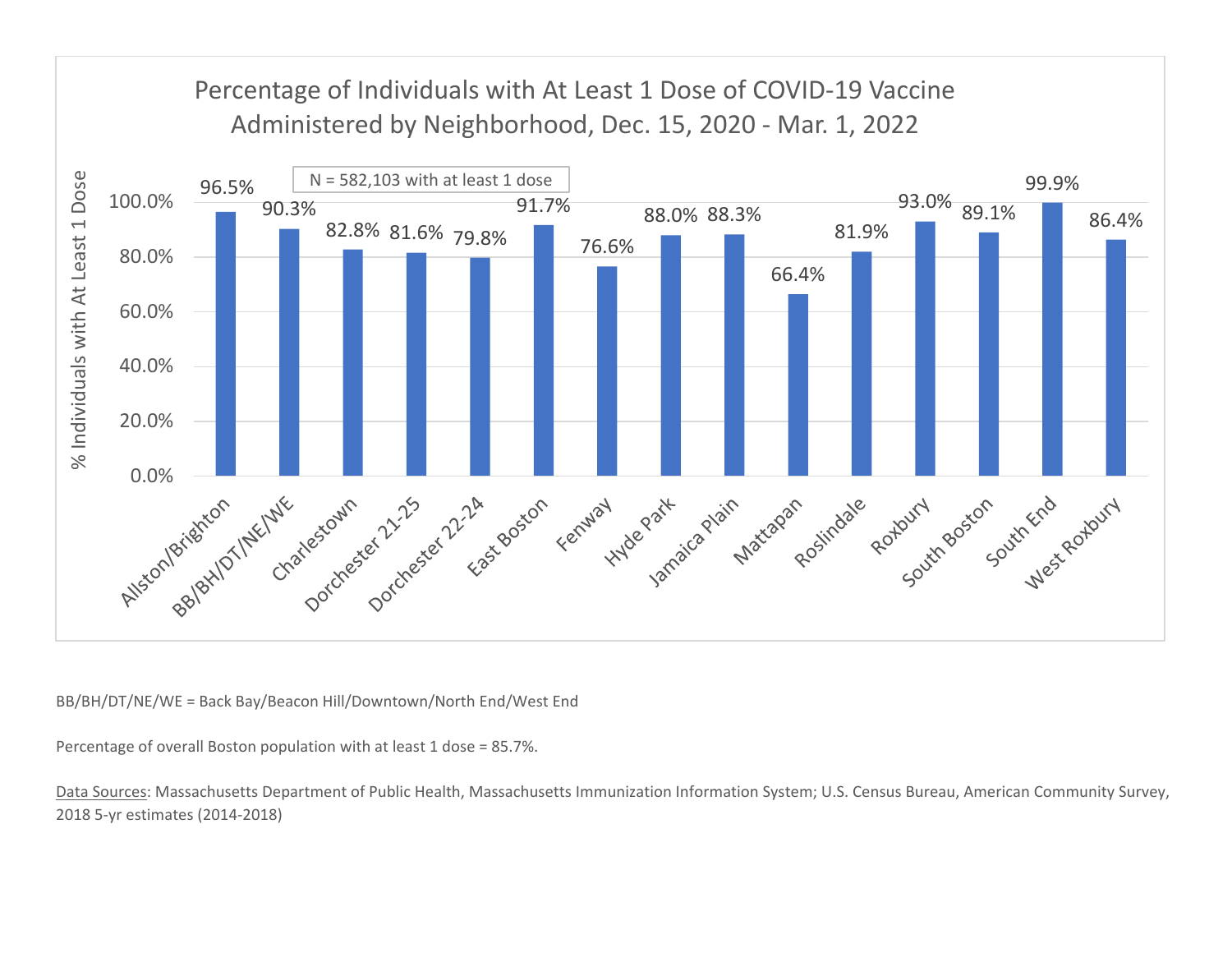

BB/BH/DT/NE/WE <sup>=</sup> Back Bay/Beacon Hill/Downtown/North End/West End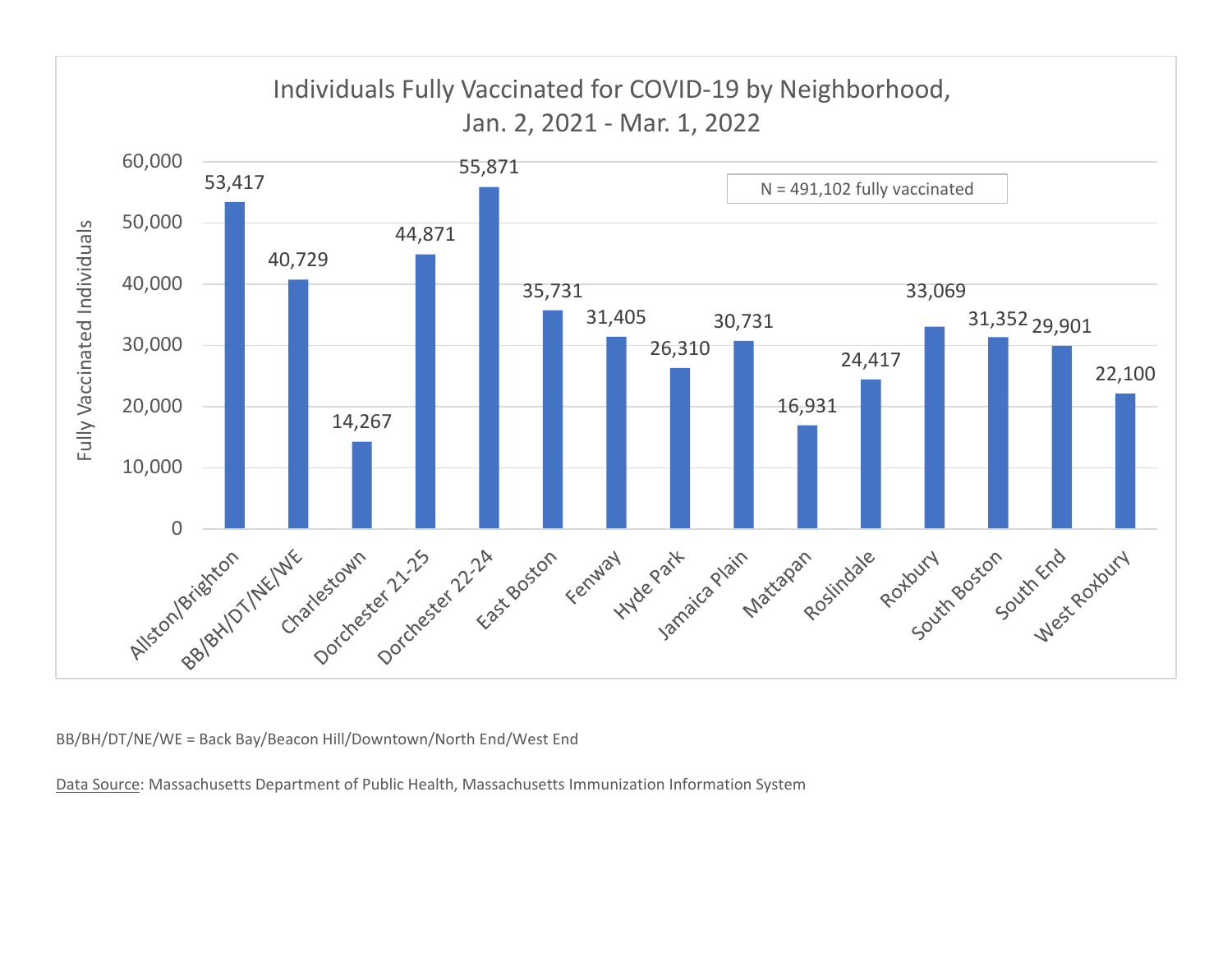

BB/BH/DT/NE/WE <sup>=</sup> Back Bay/Beacon Hill/Downtown/North End/West End

Percentage of overall Boston population fully vaccinated <sup>=</sup> 72.3%.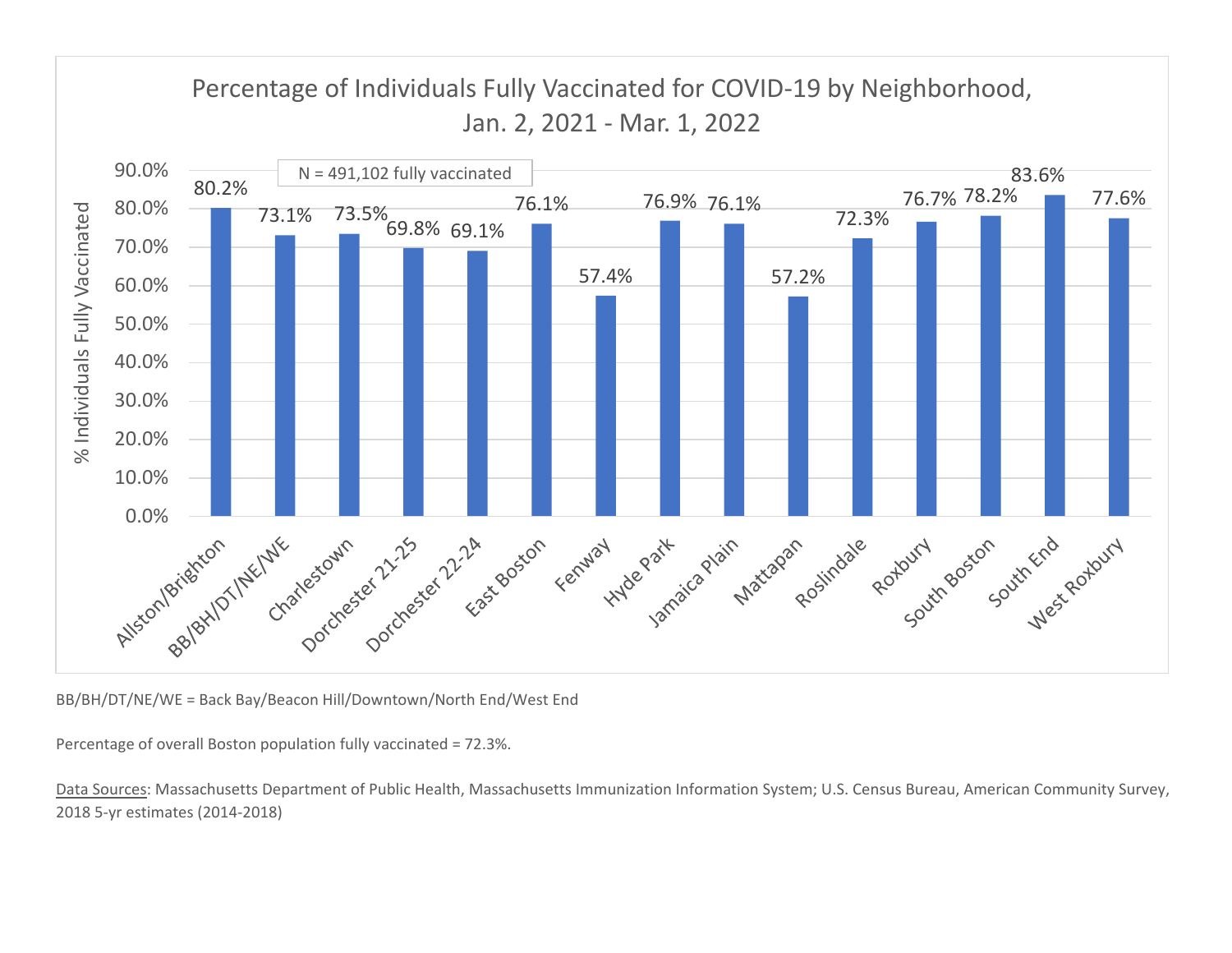| Neighborhood            | <b>ZIP Code</b> | <b>Population Count</b> | <b>Individuals with</b> | <b>Percent* of Individuals</b> | <b>Fully Vaccinated</b> | <b>Percent* of Individuals</b> |
|-------------------------|-----------------|-------------------------|-------------------------|--------------------------------|-------------------------|--------------------------------|
|                         |                 |                         | At Least 1 Dose         | with At Least 1 Dose           | <b>Individuals</b>      | <b>Fully Vaccinated</b>        |
| <b>BB/BH/DT/NE/WE</b>   | 02108           | 4,082                   | 3,741                   | 91.6%                          | 3,004                   | 73.6%                          |
| <b>BB/BH/DT/NE/WE</b>   | 02109           | 3,853                   | 3,568                   | 92.6%                          | 2,952                   | 76.6%                          |
| <b>BB/BH/DT/NE/WE</b>   | 02110           | 2,449                   | 2,304                   | 94.1%                          | 1,850                   | 75.5%                          |
| <b>South End</b>        | 02111           | 7,926                   | 9,394                   | 99.9%                          | 7,450                   | 94.0%                          |
| <b>BB/BH/DT/NE/WE</b>   | 02113           | 7,531                   | 5,557                   | 73.8%                          | 4,814                   | 63.9%                          |
| <b>BB/BH/DT/NE/WE</b>   | 02114           | 13,516                  | 14,248                  | 99.9%                          | 11,428                  | 84.6%                          |
| Fenway                  | 02115           | 29,108                  | 21,709                  | 74.6%                          | 16,674                  | 57.3%                          |
| <b>BB/BH/DT/NE/WE</b>   | 02116           | 23,118                  | 19,534                  | 84.5%                          | 15,596                  | 67.5%                          |
| <b>South End</b>        | 02118           | 27,830                  | 26,633                  | 95.7%                          | 22,451                  | 80.7%                          |
| <b>Roxbury</b>          | 02119           | 28,199                  | 25,321                  | 89.8%                          | 21,429                  | 76.0%                          |
| Roxbury                 | 02120           | 14,928                  | 14,783                  | 99.0%                          | 11,640                  | 78.0%                          |
| Dorchester 21-25        | 02121           | 29,919                  | 22,321                  | 74.6%                          | 19,119                  | 63.9%                          |
| Dorchester 22-24        | 02122           | 25,059                  | 21,881                  | 87.3%                          | 18,875                  | 75.3%                          |
| <b>Dorchester 22-24</b> | 02124           | 55,821                  | 42,648                  | 76.4%                          | 36,996                  | 66.3%                          |
| Dorchester 21-25        | 02125           | 34,358                  | 30,129                  | 87.7%                          | 25,752                  | 75.0%                          |
| Mattapan                | 02126           | 29,591                  | 19,661                  | 66.4%                          | 16,931                  | 57.2%                          |
| <b>South Boston</b>     | 02127           | 36,898                  | 30,586                  | 82.9%                          | 27,197                  | 73.7%                          |
| <b>East Boston</b>      | 02128           | 46,927                  | 43,026                  | 91.7%                          | 35,731                  | 76.1%                          |
| Charlestown             | 02129           | 19,414                  | 16,072                  | 82.8%                          | 14,267                  | 73.5%                          |
| <b>Jamaica Plain</b>    | 02130           | 40,377                  | 35,642                  | 88.3%                          | 30,731                  | 76.1%                          |
| Roslindale              | 02131           | 33,771                  | 27,669                  | 81.9%                          | 24,417                  | 72.3%                          |
| <b>West Roxbury</b>     | 02132           | 28,487                  | 24,604                  | 86.4%                          | 22,100                  | 77.6%                          |
| Allston/Brighton        | 02134           | 19,424                  | 21,130                  | 99.9%                          | 17,175                  | 88.4%                          |
| Allston/Brighton        | 02135           | 44,760                  | 41,784                  | 93.4%                          | 35,412                  | 79.1%                          |
| <b>Hyde Park</b>        | 02136           | 34,223                  | 30,103                  | 88.0%                          | 26,310                  | 76.9%                          |
| Allston/Brighton        | 02163           | 2,401                   | 1,343                   | 55.9%                          | 830                     | 34.6%                          |
| <b>BB/BH/DT/NE/WE</b>   | 02199           | 1,149                   | 1,390                   | 99.9%                          | 1,085                   | 94.4%                          |
| <b>South Boston</b>     | 02210           | 3,196                   | 5,118                   | 99.9%                          | 4,155                   | 99.9%                          |
| Fenway                  | 02215           | 25,619                  | 20,204                  | 78.9%                          | 14,731                  | 57.5%                          |

**Boston Residents with At Least 1 Dose and Fully Vaccinated for COVID‐19 by ZIP Code,**

**Counts and Percentages, Dec. 15, 2020 – Mar. 1, 2022**

BB/BH/DT/NE/WE = Back Bay/Beacon Hill/Downtown/North End/West End. \* In accordance with CDC practices, BPHC has capped the percent of population coverage metrics at 99.9%. These metrics could be greater than 99.9% for multiple reasons, including census denominator data not including all individuals that currently reside in the county (e.g., part time residents) or potential data reporting errors. Estimates may change as new data are made available. <u>Data Sources</u>: Massachusetts Department of Public Health, Massachusetts Immunization Information System; U.S. Census Bureau, American **Community Survey, 2018 5‐yr estimates (2014‐2018).**